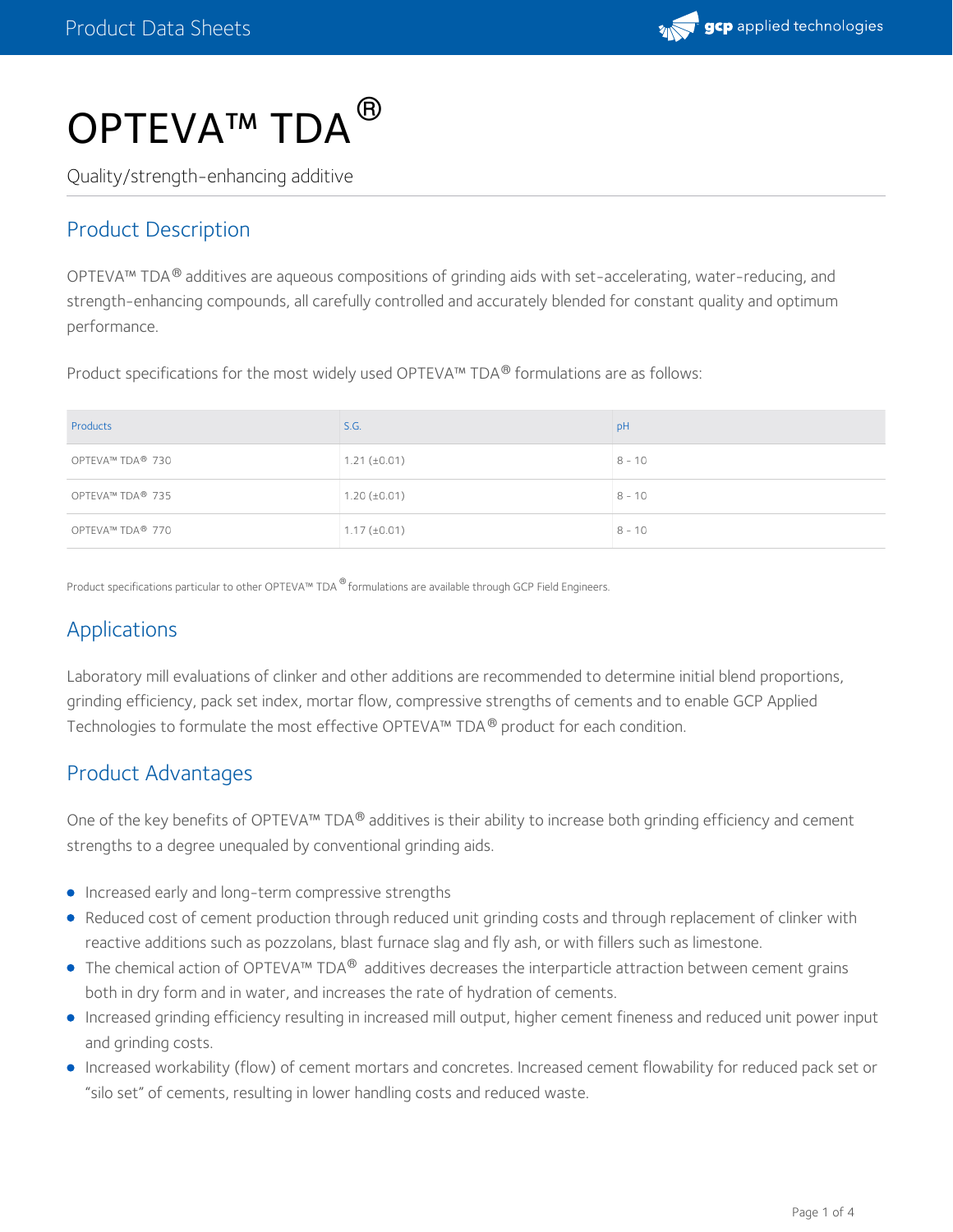

#### **Handling**

OPTEVA™ TDA $^{\circledR}$  additives are sprayed into the mill's first compartment or added onto the clinker conveyor belt. Suitable dispensing pumps with adjustable flow rates should be used for accurate dosing and for optimum performance of OPTEVA™ TDA®.

#### Addition Rate

Excellent results are usually obtained with OPTEVA™ TDA® addition rates of 0.10% to 0.30% by weight of cement. Lower rates of addition also have produced satisfactory results when cement formulations have been particularly responsive to the additive.

The optimum addition rate of OPTEVA™ TDA® should be determined in cement mill tests.

#### Dosing Equipment

OPTEVA™ TDA® additives should be accurately proportioned through a calibrated dosing system, suitable for the cement mill and output required.

#### Specification Compliance

OPTEVA™ TDA® is approved for use under ASTM C 465 specification as a non-harmful, processing addition for cements.

## Packaging

OPTEVA™ TDA® is supplied in 210L drums. OPTEVA™ TDA® may also be supplied in bulk in certain locations. It contains no flammable materials.

#### Storage

Protect from freezing. Once frozen, the product should be thawed out slowly and re-mixed thoroughly prior to use. Shelf life is minimum 12 months in manufacturer's containers.

#### Technical Services

®®

Field Engineers from GCP Applied Technologies are available to assist in laboratory and mill test evaluations of OPTEVA™ TDA®. Complete testing equipment and methods for analysing mill performance are also available during plant trials.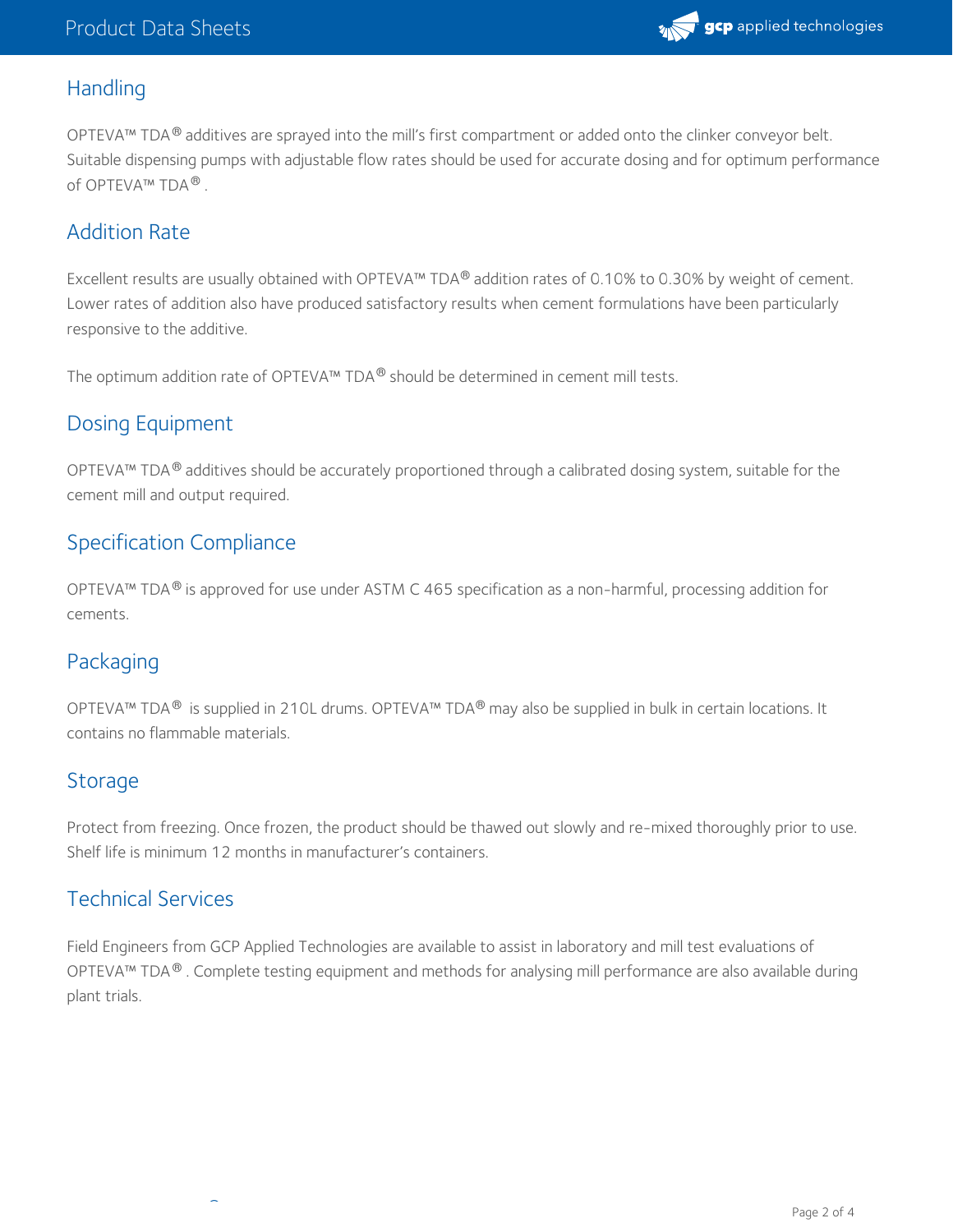

# OPTEVA™ TDA® vs Current Grinding Aids

| <b>Types of Cements</b>   | OPTEVA™ TDA Product        | OPTEVA™ TDA Dosage | <b>Grinding Efficiency</b> | Pack Set Decrease (%) | Motar Flow Increase (%) | <b>Strength Development</b> |             |
|---------------------------|----------------------------|--------------------|----------------------------|-----------------------|-------------------------|-----------------------------|-------------|
| <b>Treated with TDA</b>   | <b>Used</b>                | Range (%)          | Increase (%)               |                       |                         | Early                       | Longterm    |
|                           |                            |                    |                            |                       |                         |                             | Increase %  |
| Rapid Hardening           | OPTEVA™ TDA                | $0.20 - 0.30$      | 5% to 15%                  | 20% to 40%            | 10% to 25%              | 5% to 10%                   | 10% to 250% |
| Ordinary Portland         | OPTEVA™ TDA <sup>®</sup> N | $0.15 - 0.25$      |                            |                       |                         |                             |             |
| Ordinary Portland         | OPTEVA™ TDA®730            | $0.15 - 0.25$      | 10% to 20%                 | 20% to 60%            | 10% to 30%              | 5% to 15%                   | 10% to 30%  |
| Portland & Pozzolan       | OPTEVA™ TDA 735            | $0.15 - 0.25$      |                            |                       |                         |                             |             |
| Portland & Slag           | OPTEVA™ TDA®770            | $0.15 - 0.25$      |                            |                       |                         |                             |             |
| Portland & Pozzolan       | OPTEVA™ TDA 730            | $0.10 - 0.25$      | 5% to 15%                  | 10% to 20%            | 0% to 5%                | 10% to 30%                  | 0% to 5%    |
| or Other Fillers i.e. Fly | OPTEVA™ TDA 735            | $0.15 - 0.25$      |                            |                       |                         |                             |             |
| Ash or Limestone          | OPTEVA™ TDA 770            | $0.10 - 0.25$      |                            |                       |                         |                             |             |

# Objective A) Replacement of 10% Clinker by Slag (Laboratory Test)

| Additive                | Blank                    | OPTEVA™ TDA <sup>®</sup> 735 | OPTEVA™ TDA <sup>®</sup> 735 |
|-------------------------|--------------------------|------------------------------|------------------------------|
| Cement Composition:     |                          |                              |                              |
| Clinker                 | 95%                      | 95%                          | 85%                          |
| Gypsum                  | 5%                       | 5%                           | 5%                           |
| Slag                    | ٠                        | $\overline{\phantom{a}}$     | 10%                          |
| Limestone               | $\overline{\phantom{m}}$ |                              |                              |
| OPTEVA™ TDA® Dosage     | $\overline{\phantom{a}}$ | 0.2%                         | 0.2%                         |
| Mill Revolutions        | 3500                     | 3310                         | 3350                         |
| Mill Production (t / h) | $\overline{\phantom{a}}$ | $\overline{\phantom{0}}$     |                              |
| Power Input (kWh / t)   | $\overline{\phantom{a}}$ | $\sim$                       |                              |
| Blaine (cm2 / g)        | 3950                     | 3980                         | 3960                         |
| Residues 40um           | 0.85%                    | 0.78%                        | 0.46%                        |
| Flow (mm)               | 100                      | 100                          | 100                          |
| Compressive Strength    |                          |                              |                              |
| $(MPa)$ :               |                          |                              |                              |
| Power Input (kWh / t)   |                          |                              |                              |
| 1 Day                   | 15.3                     | 20.1                         | 14                           |
| 3 Days                  | 35.0                     | 39.2                         | 36                           |
| 7 Days                  | $\overline{\phantom{a}}$ | $\overline{\phantom{a}}$     |                              |
| 28 Days                 | 57.8                     | 62.1                         | 58                           |